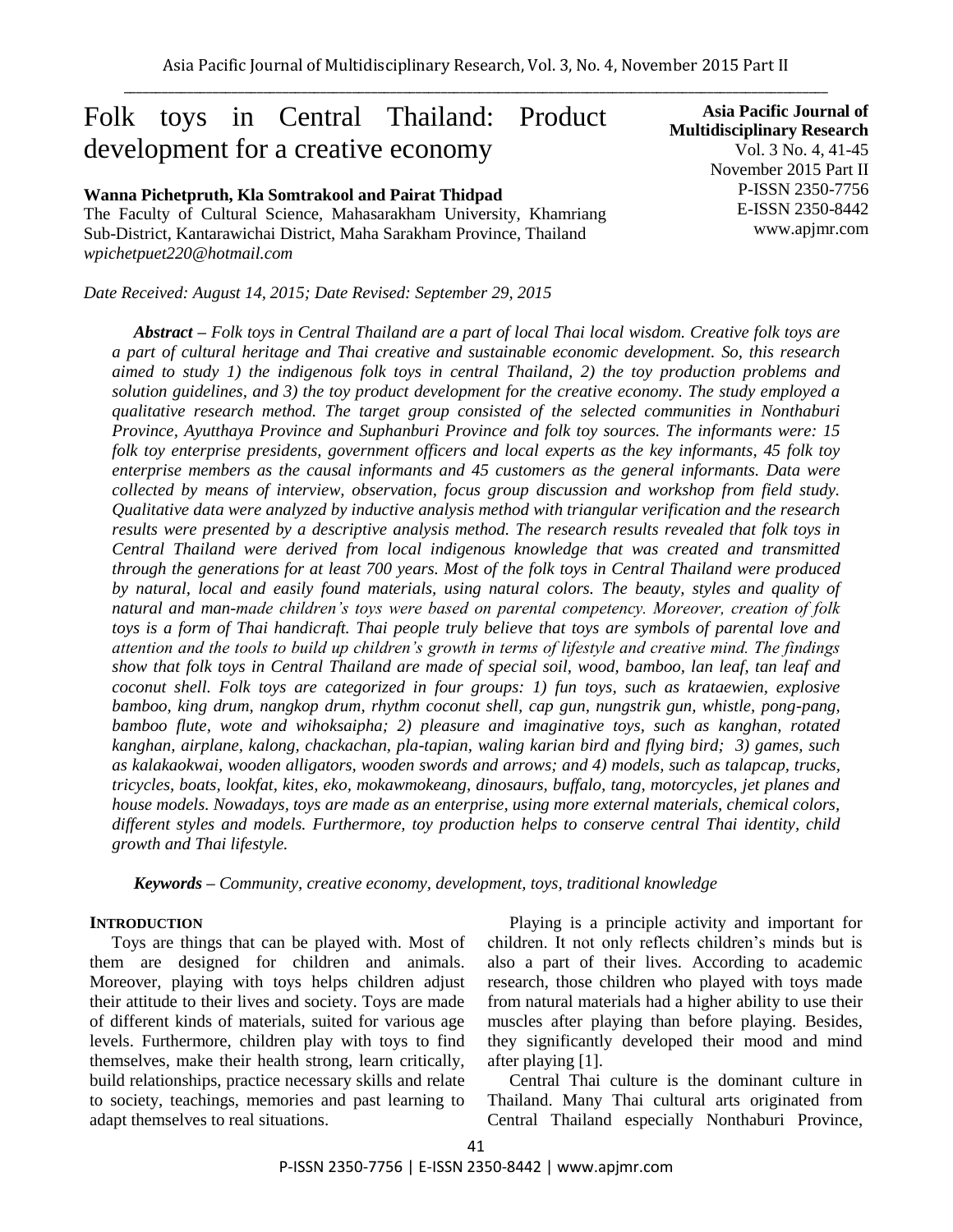Phra Nakhon Si Ayutthaya Province and Suphanburi Province. These areas are home to traditional Thai communities who campaign to preserve, promote, distribute and inherit folk toys. However, modern Thai parents do not realize about traditional toys because they prefer to order foreign toys. Foreign toys are valued highly by Thai children and research has also found that local wisdom and local culture have been neglected in favor of new technologies. This means that there are obstacles to traditional lifestyle.

According to studies of folk toys in Central Thailand, popularity of traditional toys is in decline. They are used only by children whose parents who stay in border provinces of Thailand because their low income means they cannot afford foreign toys. Apart from this, they do not realize the importance of folk toys, they let their children play alone and use new technologies without realizing their advantages and disadvantages. In conclusion, there are three main problems with folk toys: 1) the folk toys are disappearing without local cultural preservation; 2) modern and foreign toys are popular among Thai parents without standardized certification and they are dangerous for children; and 3) folk toys in central Thailand are not only cheap but they can also be developed for further cultural preservation, thereby increasing the income for local communities based on the creative economy.

## **LITERATURE REVIEW**

A number of researchers have analyzed the nature of culture in society. Amra Pongsanit stated that culture is man-made and not human instinct [2]. Therefore, culture is a sign system in human society that has been built by human beings and is transmitted to new generations to practice. Similarly, Broom and Selznick concluded that culture is a social heritage consisted of knowledge, belief, tradition, and skills that humans inherit as members of society [3]. Meanwhile, Taylor concluded that culture is a complex creature composed of knowledge, belief, arts, ethnicity, laws, traditions, competency and also transmission of social personality [4].

Research agrees that local wisdom is an integral part of this culture that occurs and remains with human society over long periods of time [5]. It is related to nature and the locality as humans adapt to their surroundings and the time. It follows that humans have high brain function and the capacity to learn, solve and inherit traditional culture. Even though local wisdom has been inherited over time, the dominance of local knowledge is related to all aspects of life: career, lifestyle, expenses and culture.

Seri Pongpit argued that local wisdom is the basic knowledge and experience of villagers that is transmitted both directly and indirectly. Direct transmission means learning from individual teachers and indirect learning means cultural assimilation from exposure to others.In conclusion, local wisdom is a social cultural heritage that has been inherited to become the way of local life. Moreover, it is applied for problem solving in the daily life of the community. Local wisdom is the heritage that is utilized through social processes and becomes the principle foundation of a life and society based on sustainable living and social development. The culture of society comes from the original local wisdom of villagers and leads to the adaptation of the community to its social context, culture and environment.

Traditional Thai folk recreation was the children's play of ancient communities. It occurred in the past from the imagination, creation, environmental awareness and learning integrated with fun in the form of Siamese style. Moreover, it led to the development of kinds of play. Nowadays, we rarely see these play styles because of changes to society. On the other hand, remaining traditional knowledge concerning play and recreation should be collected as a learning sources and reference to protect Thai heritage from disappearing.

Thai folk toys were originally made from local materials and produced using easy tools. The beauty and perfection of the work depended on the expertise of the craftsmen. Toy-making is a kind of Thai handicraft and actually incorporates a number of traditional skills, such as clay modeling and coconutleaf basketwork. For these reasons, locally produced toys are close to people's lifestyle, traditions, culture, thought and belief systems in Thai society. Thai folk toys reflect the development and the change of Thai traditions and can be divided into two types, as follows:

1) Toys derived from "imitation". These are imitations of nature, human society, animals and objects. For example mobiles that are made from wood, bamboo, lan leaf, tan leaf and coconut shell in natural tones.

2) Toys derived from "discovery and creation", for examples Lookkhang, Nungstick, bamboo or Sang and Si Wood. These are products created through a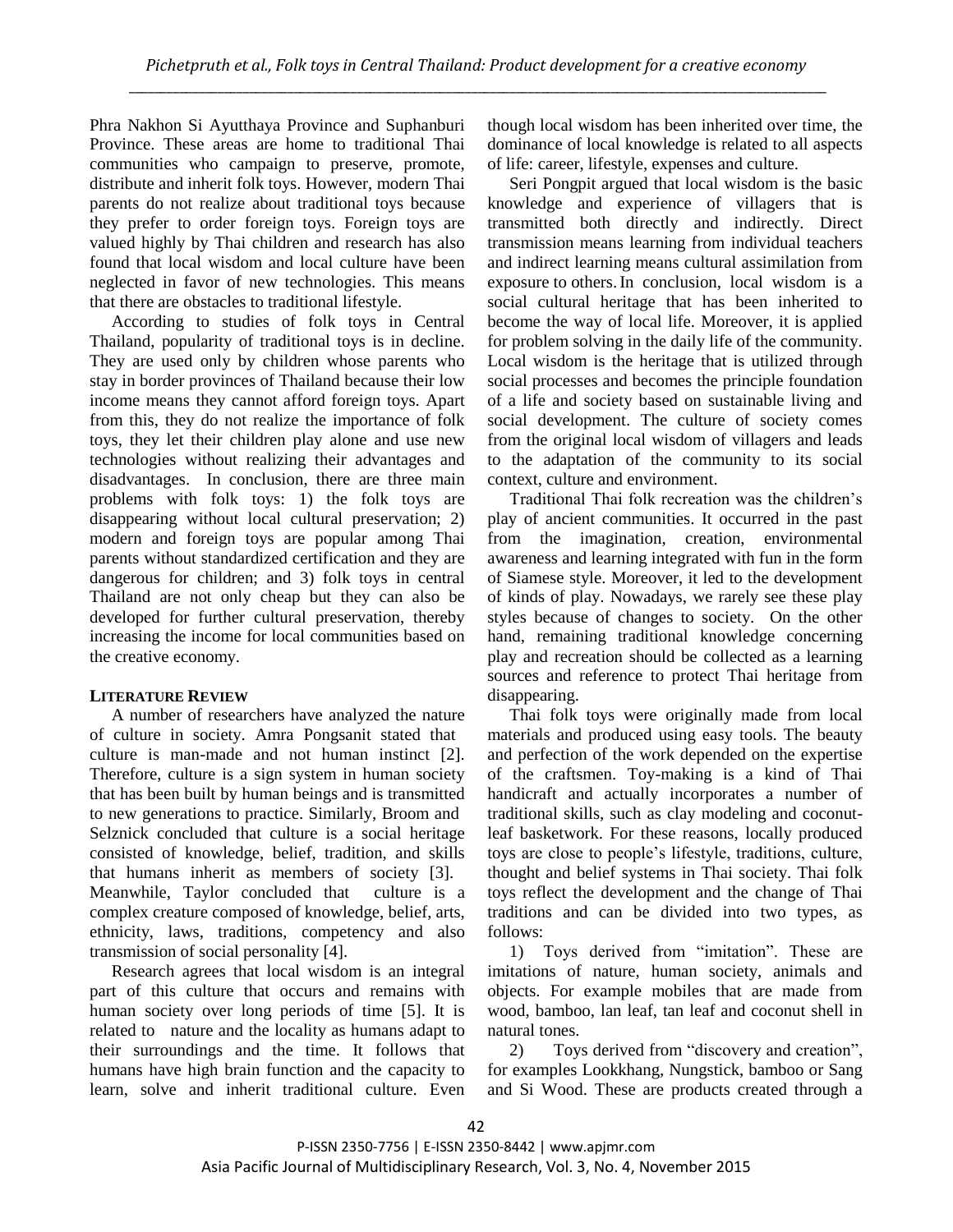process of trial and error and use prior information to produce inheritance for new generations.

In conclusion, the development of folk toys in central Thailand is the design and the product development of local wisdom, which is consisted with the goals of The Eleventh National Economic and Social Development Plan (2012-2016). This plan specifically emphasizes the importance of the creation of different external product shapes by using traditional knowledge to secure design copyrights and patents.

According to the theories and problems of the development of creative economic folk toys in central Thailand, studying local wisdom of folk toys in central Thailand will help to develop children's growth, increasing incomes and develop the creative economy of central Thai communities. By studying local wisdom integrated with creative ideas and aesthetic design, the local identity remains related to the customers' need. Thai toys are beautiful and useful for children's development. When sold, they increase income for each family or community and make use of local natural materials and human resources. Production can increase local income based on the principles of a creative economy.

### **OBJECTIVES OF THE STUDY**

This qualitative investigation aimed to study the indigenous folk toys in central Thailand; the toy production problems and solution guidelines; and the toy production development for the creative economy.

## **MATERIALS AND METHODS**

The study employed a qualitative research method. The target group consisted of six purposively selected communities in Nonthaburi Province, Ayutthaya Province and Suphanburi Province and folk toy sources. The informants were: 15 folk toys enterprise presidents, government officers and local experts as the key informants, 45 folk toy enterprise members as the casual informants and 45 customers as the general informants. Data were collected by means of interview, observation, focus group discussion and workshop during field study from October 2010 to April 2014. Qualitative data were analyzed by an inductive analysis method with triangular validation and the research results were presented as a descriptive analysis.

## **RESULTS AND DISCUSSION**

The research results revealed that folk toys in Central Thailand were derived from local indigenous knowledge that was created and transmitted through the generations for at least 700 years. Most of the folk toys in Central Thailand were produced by natural, local and easily found materials, using natural colors. The beauty, styles and quality of natural and manmade children's toys were based on parental competency. Moreover, creation of folk toys is a form of Thai handicraft. Thai people truly believe that toys are symbols of parental love and attention and the tools to build up children's growth in terms of lifestyle and creative mind. The findings show that folk toys in Central Thailand are made of special soil, wood, bamboo, lan leaf, tan leaf and coconut shell. Folk toys are categorized in four groups: 1) fun toys, such as krataewien, explosive bamboo, king drum, nangkop drum, rhythm coconut shell, cap gun, nungstrik gun, whistle, pong-pang, bamboo flute, wote and wihoksaipha; 2) pleasure and imaginative toys, such as kanghan, rotated kanghan, airplane, kalong, chackachan, pla-tapian, waling karian bird and flying bird; 3) games, such as kalakaokwai, wooden alligators, wooden swords and arrows; and 4) models, such as talapcap, trucks, tricycles, boats, lookfat, kites, eko, mokawmokeang, dinosaurs, buffalo, tang, motorcycles, jet planes and house models. Nowadays, toys are made as an enterprise, using more external materials, chemical colors, different styles and models. Furthermore, toy production helps to conserve central Thai identity, child growth and Thai lifestyle.

Due to continuous foreign toy development, technology and telecommunication growth and globalization, the folk toy production problems revolve around the acceptance of foreign toy value by parents and children. This lessens the value of Central Thai toy enterprises, encourages use of external materials, which in turn require higher investment and fewer skilled makers. These changes cause a lack of inheritance from toy makers to the new generations, a lack of interest in creative design careers and a reduction in product quality for the consumers. The respondents in this investigation suggested guidelines to solve these problems. The main recommendations were that it is necessary for local, traditional toy manufacturers to: enhance parents' and children's Thai values, create more product variety and quality of folk toys in central Thailand, advertize more, market the products with promotions, use local and natural materials, inherit traditional production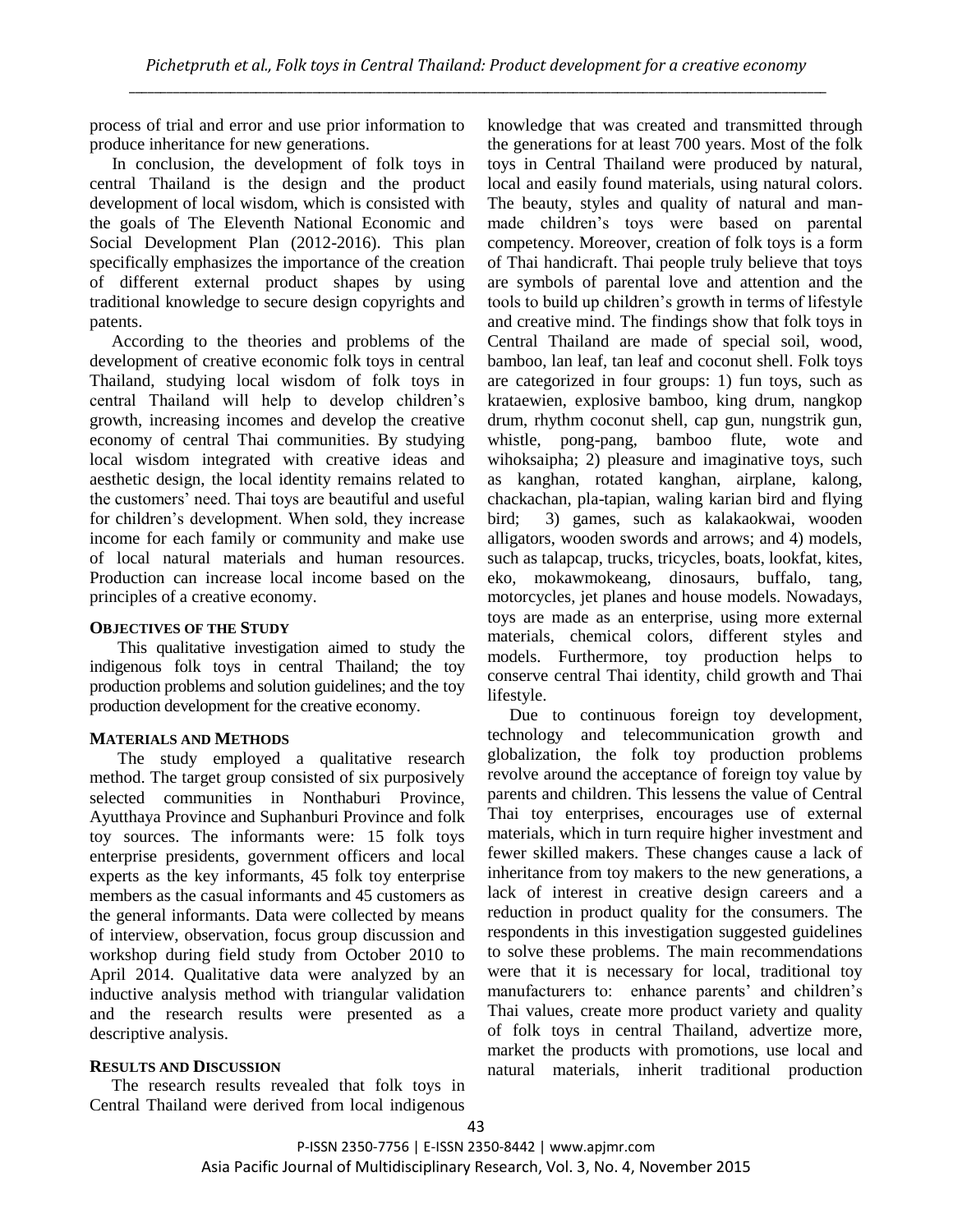techniques, encourage creative toy making and strengthen local identity of Thai folk handicrafts.

To develop folk toy production in Central Thailand for the creative economy, producers must survey users and determine the market, create a selection of target toys and design creative, modern products with added child growth value. Based on interview responses and focus group discussions, the researchers recommend production of five creative folk toys in Central Thailand using local knowledge in acknowledgement of consumer demand: earth-ware whistles, ealo, platapean-chackchan, krateawian and tokteak based on traditional models and created using local and natural materials, with incorporation of local identity and adequate qualitative control. Sale of these products, which are all based on local wisdom and local identities, should generate more occupations and more income in the community for a creative economy.

## **CONCLUSION**

The study results revealed that folk toys in central Thailand are created from natural materials and they have different identities. Moreover, they are also the way of life and important factors of society. Folk toys have been developed from the natural environment and society. In the past, folk toys were only invented for children in each family. Later they were exchanged and sold in their communities and nearby communities. At present, production groups have been established in communities to promote and increase villagers income and there are folk toy shops provided in the communities, which are supported by government offices with production development training. Besides, folk toys in central Thailand are various, the production uses local materials and they are produced for use in the community. Villagers believe that children's toys help occupy children and maintain health. Folk toys in each area have their own identity, depending on the belief and materials available in the locality.

Folk toy production problems revolve around the acceptance of foreign toy value by parents and children. This lessens the value of Central Thai toy enterprises and causes a lack of inheritance from toy makers to the new generations, a lack of interest in creative design careers and a reduction in product quality for the consumers. In response, the informants in this investigation suggested enhancing parents' and children's Thai values, creating more product variety and quality, advertizing more, using local and natural materials and encouraging creative toy making that strengthens the local identity of Thai folk handicrafts.

To develop folk toy production in central Thailand, 5 creative folk toys have been recommended for production based on accepted models, user need, availability of local and natural materials and local identity. All products are based on local wisdom and Thai local identities and they have different playing styles. Once sold, more occupations and more income should be generated in the community to benefit the creative economy.

## **RECOMMENDATION**

The results of the study revealed that the folk toys focused on neat and dedicated designs. The designers used expert skills to produce safe folk toys that suit children's growth levels and the identity of each community. Both the public and private sector, especially the Department of Industry Promotion, Ministry of Commerce and the Department of Skill Development should support and promote group members to develop their skills and knowledge by training, joining seminars and field trips in both public and private areas. The Community Development Department should encourage each group to build networks for raw material price negotiation and marketing and also promote sale by training manufacturers in low-cost folk toy production. This will enable products to generate a healthy profit but continue to be sold at a reasonable price. As most sale groups are under the jurisdiction of the Community Development Department, the Ministry of Commerce and local administrative organizations should support and guide group members for ways to ensure continuous trade. Marketing management should promote and motivate customers to buy products by decorating shops to be more beautiful, neat and convenient and motivating customers to buy products. Producers should also look to utilize the ability of internet and network sales. The government should define a policy for conservation and promotion of folk toys for new generations and support the income of community-based creative economies.

production and should study about building networks of handicraft folk toys that are made of natural materials. Ideas can then be gathered as guides for problem solving and folk toy development in all aspects.